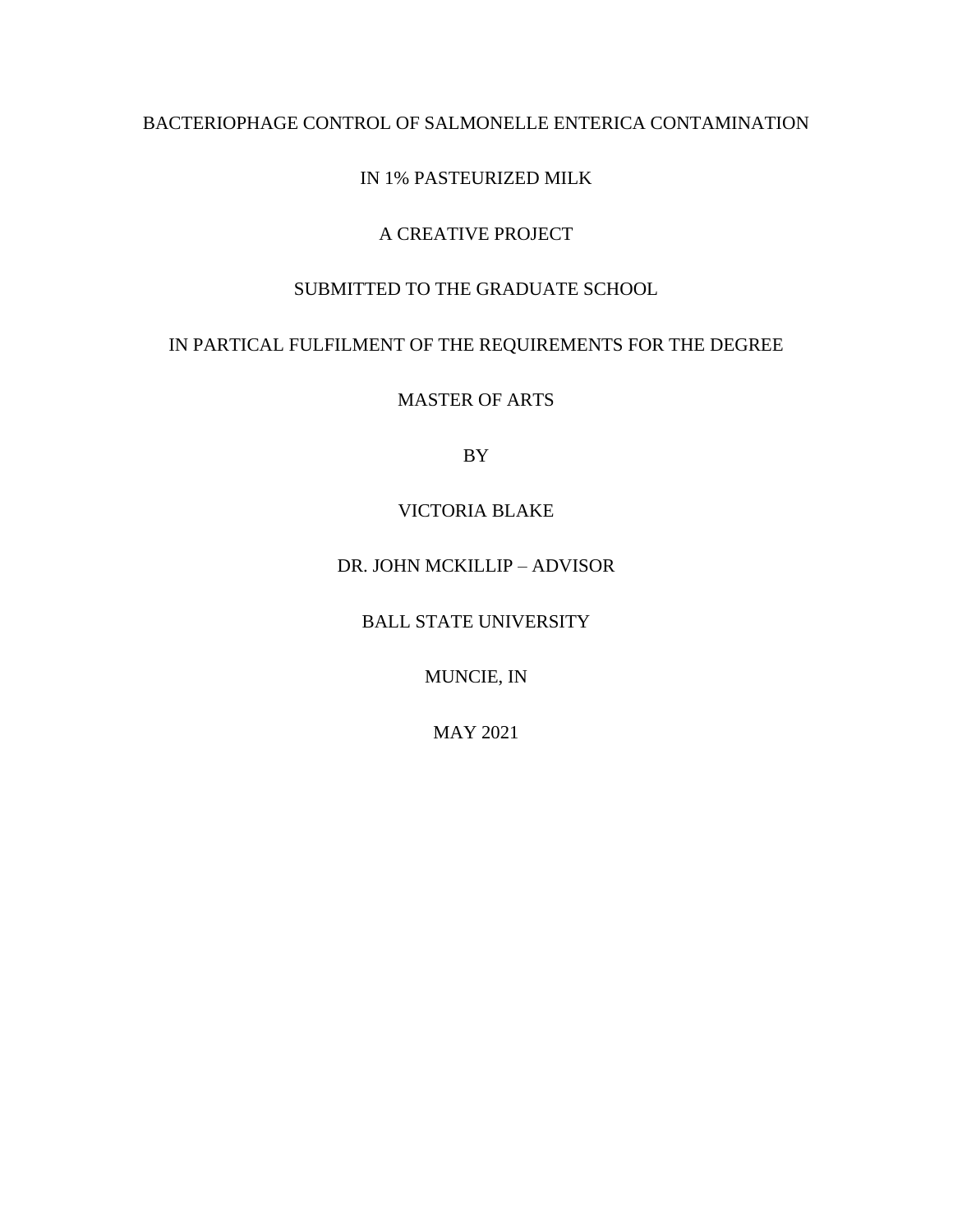### **Introduction**

#### *Salmonella spp.*

The genus *Salmonella* contains over 2,600 serovars divided between two species, *Salmonella enterica* and *Salmonella bongori*. *Salmonella* are gram-negative, non-spore forming bacteria characterized by their rod shape and ability to produce  $H<sup>2</sup>S$  and gas. These bacterium are peritrichous, flagellated all over, which allows them to be highly motile. They are facultative anaerobes, where the bacteria is able to make ATP from oxygen or by fermentation [1]. *Salmonella* belongs to the Enterobacteriaceae family. The two species are divided into two groups, non-typhoidal and typhoidal. Non-typhoidal *Salmonella* can be transferred to humans through animals and it can also be transferred from human to human [1]. The majority of the serovars fall into this category of *Salmonella*. Typhoidal *Salmonella* are only transferred from human to human. The species *S. enterica* can be found in all warm-blooded animals as well as in the environment. *S. bongori* on the other hand can only be found in cold-blooded animals, specifically reptiles. Salmonella spp. are intracellular pathogens. Non-typhoidal species can invade the intestinal tract of humans and cause Salmonellosis. Salmonellosis can be a severe GI infection causing diarrhea, fever, abdominal cramps, and vomiting. It is the number one cause of food-born illnesses in the United States [2]. Salmonellosis can affect people of all ages, but the elderly and the young are most at risk as well as immunocompromised individuals. Consuming contaminated food, such as eggs, met or milk for example, is the most common way of acquiring Salmonellosis. Another way you could develop Salmonellosis is by contracting the bacteria from pets, such as dogs, cats, and reptiles [4]. Once ingested, onset of illness is 6-72 hours and can last for 2-7 days in severe cases [2]. Salmonellosis is considered a "self-limiting" infection meaning there is no need to take antibiotics. In fact, taking antibiotics for a GI infection can cause more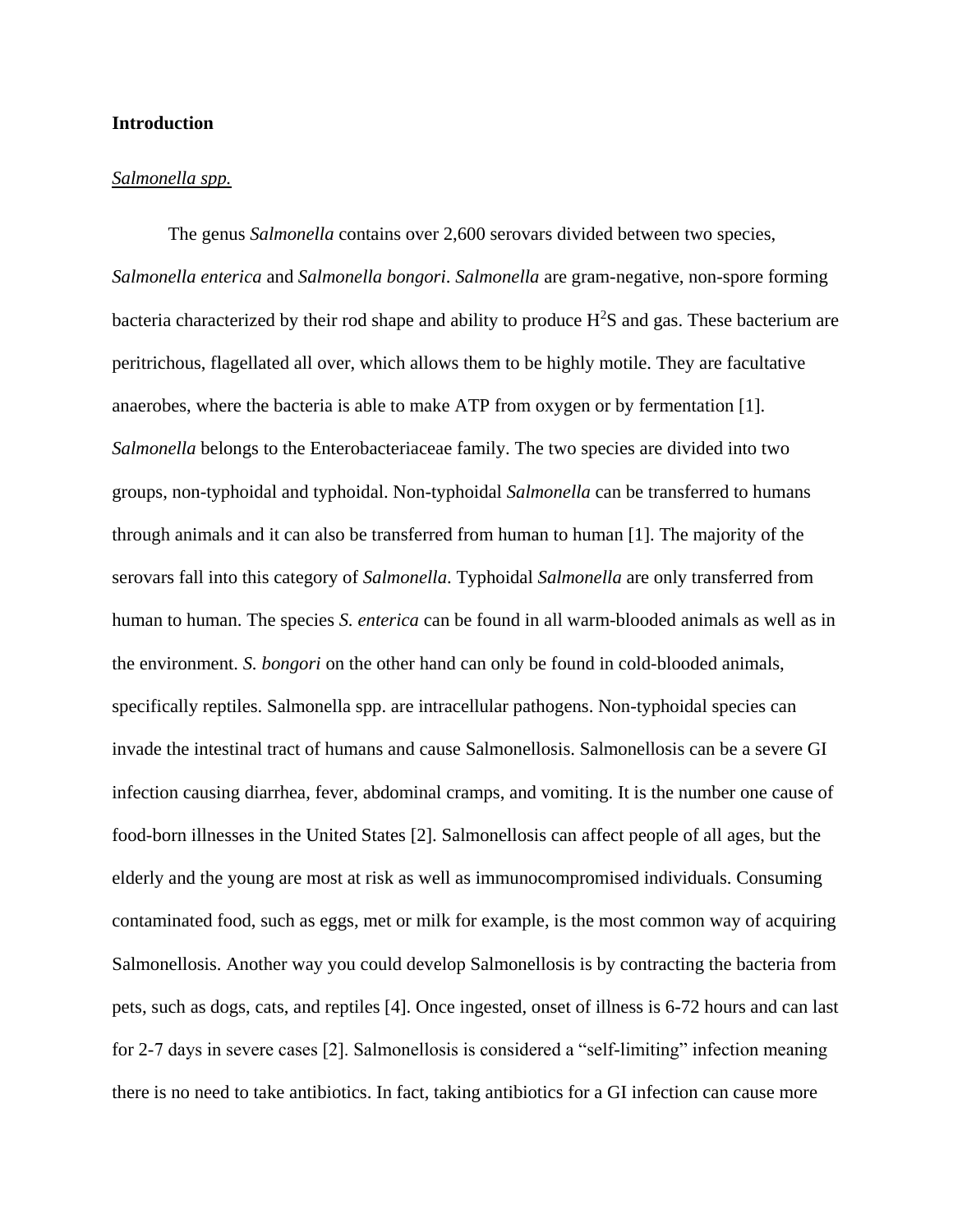harm than good by getting rid of the good normal flora of our intestines. If the infection does not clear itself then the bacteria could spread to the rest of the body. *Salmonella* are intracellular pathogens that can enter the epithelial cells of our intestines and evade the hosts immune system. These bacterium are able to evade M cells, Dendritic cells, macrophages, neutrophils, and B and T cells [3]. *Salmonella spp*. contain virulence factors that are commonly found on pathogenicity islands. These pathogenicity islands contain the genes for the virulence factors and can be passed from on cell to another through horizontal gene transfer [10]. To aid in the invasion of epithelial cells, *Salmonella spp*. have two different secretion systems, type III secretion system 1 and type III secretion system type 3 [11]. These secretion systems inject effector proteins into the host cell which in turn helps the bacterium evade the immune system [12]. Salmonellae induce their own uptake via phagocytosis. Once the bacterium is internalized, a vacuole will surround it to protect from degradation and allow the bacterium to proliferate within the host cell [13]. *Salmonella spp*. are one of the 4 most common bacterial pathogens acquired from food products [14]. It accounts for more than \$7 billion dollars' worth of collateral damage and hospitalization fees each year. The increased use of antibiotics is leading to antibiotic resistance not only within *Salmonella spp*. but other bacterial species as well.

#### Dairy Milk and *Salmonella* Contamination

The Standard Milk Ordinance, also known as the Pasteurized Milk Ordinance, regulates the safety of milk during processing, distribution, and transportation. The ordinance aims to limit the exposure to cleaners, sanitizers, and medications that could be introduced into the milk [5]. During transportation, routine testing is required as well as keeping the milk at 4°C. Employees and farmers working in the dairy industry are required to attend safety trainings. These trainings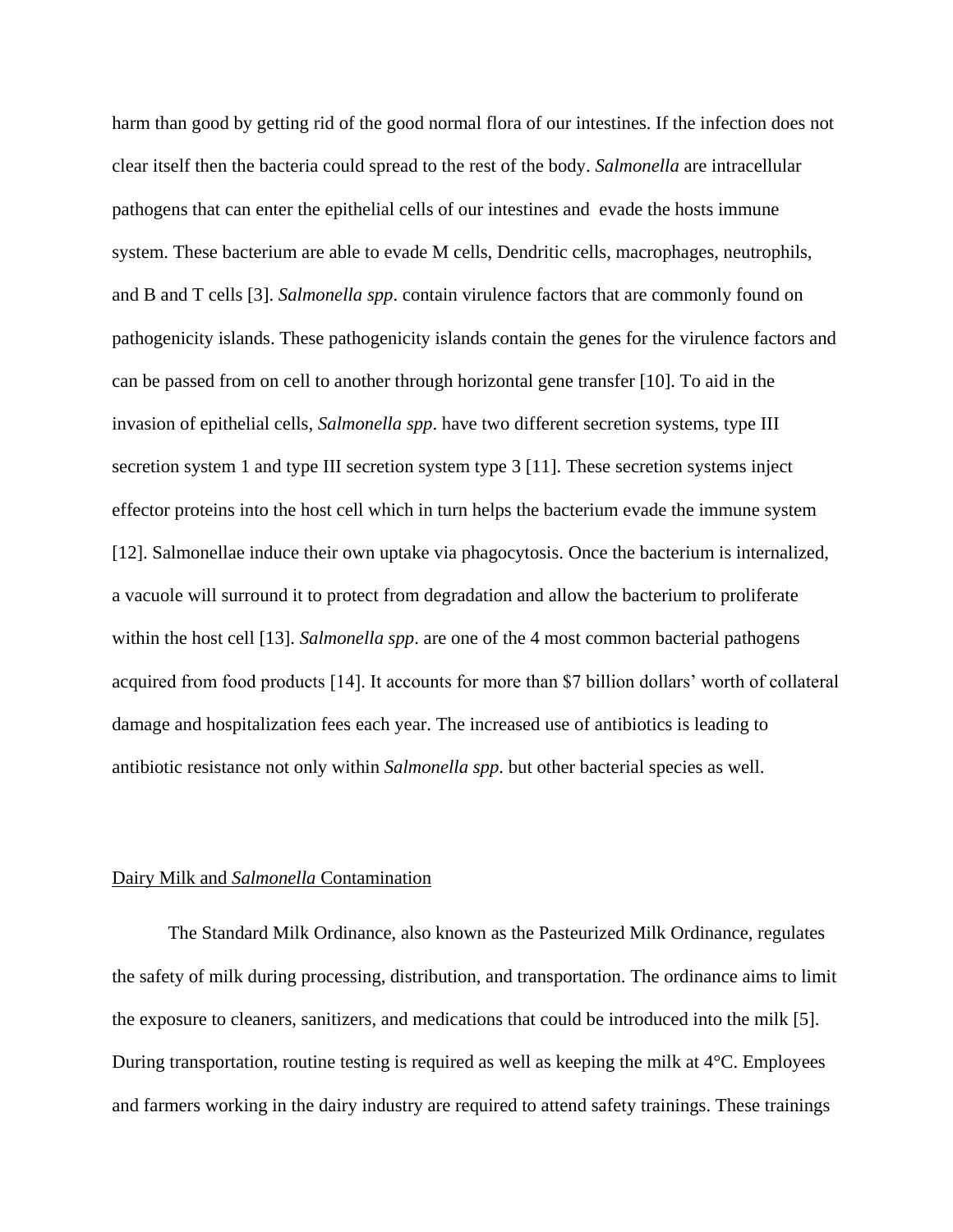teach farmers how to maintain a clean environment for milking, checking cows for mastitis, and regulating antibiotic usage. The Environmental Protection Agency (EPA) is in charge of all animal drug use which includes antibiotic treatments. The EPA also issues all sanitary guidelines for shipment and containment. Pasteurization is a way to sterilize the milk of almost all pathogens. The process is heating the milk to 63°C for 30 minutes. A more common, and faster way, of pasteurization is high temperature-short time (HTST). HTST is the process of heating the milk to 72°C for 15 seconds [6]. Dairy milk that is sold in any store is required to be pasteurized but there has been an increased interest in raw milk. This interest is due to an increased number of individuals who are interested in non-processed or all organic foods. Buying local at farmers markets is a way to support local businesses and get all organic products. Some believe that by drinking raw milk you are getting more nutrients and benefits from the product whereas if it was pasteurized those nutrients would be lost. This is simply not the case. This increased consumption of raw milk has led to an increase of food poisoning outbreaks across the United States [9]. According to the NASDA (National Association of State Departments of Agriculture), there are 30 states that allow the sale of raw dairy products in store [8]. In the states that do not allow raw milk sales in stores, people can still acquire it by visiting their local farmer's market. There are other ways one can go about obtaining raw milk and they cannot all be regulated. The importance of raw milk education is critical to decrease the number of outbreaks each year.

#### Bacteriophage

According to the CDC, 18 bacteria and fungi are currently known to be a risk to humans and resistant to many current treatments, specifically antibiotics. This rise in antibiotic resistant bacteria has sparked interest in alternatives to treating bacterial infections. In 1915 and 1916, two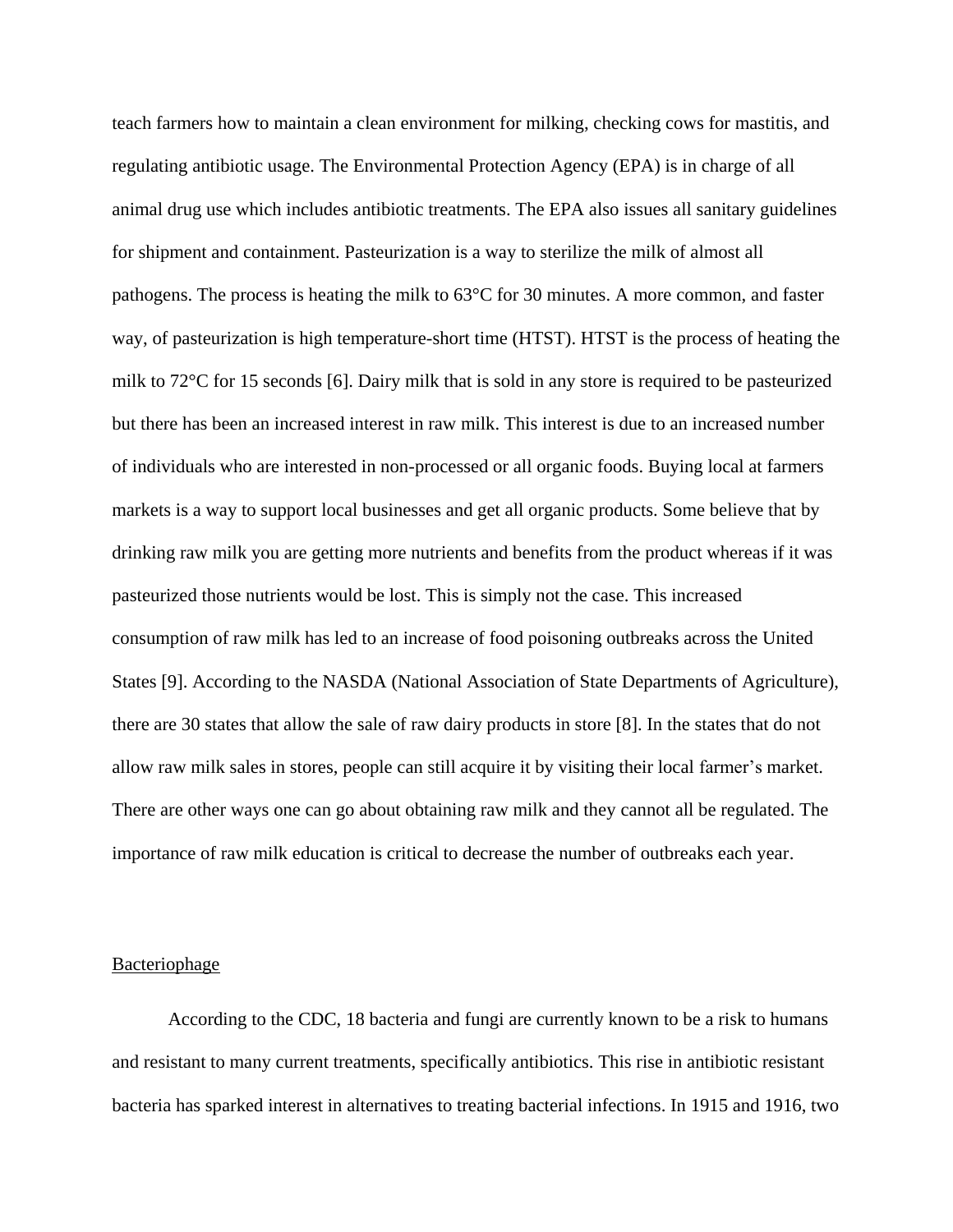scientists published their findings of a new group of viruses, bacteriophage. They stated that bacteriophage are viruses that have the ability to infect bacteria. These phage, as they are called, can be found anywhere that bacteria are found. This includes water, soil, raw food, and even our microbiomes. There are two variances of phage types; lytic and lysogenic. Lytic bacteriophage insert their DNA into the host to be translated/transcribed using host machinery which produces new phage within the cytoplasm. Once the cell has produced new phage, the cell will lyse releasing the phage into the surrounding environment [15]. Lysogenic bacteriophage insert their DNA into their host which is then incorporated into the host genome. This integration into host genome allows the phage to produce more phage over a longer period of time. The host will transcribe phage proteins and eventually a switch will happen, and the cell will start producing phage leading to lysis [15]. Bacteriophage as host specific meaning they can only infect a certain genus or even species. New developments in phage research has shown that phage can also have broad host specificity meaning it can infect bacteria not in the same genus.



[16].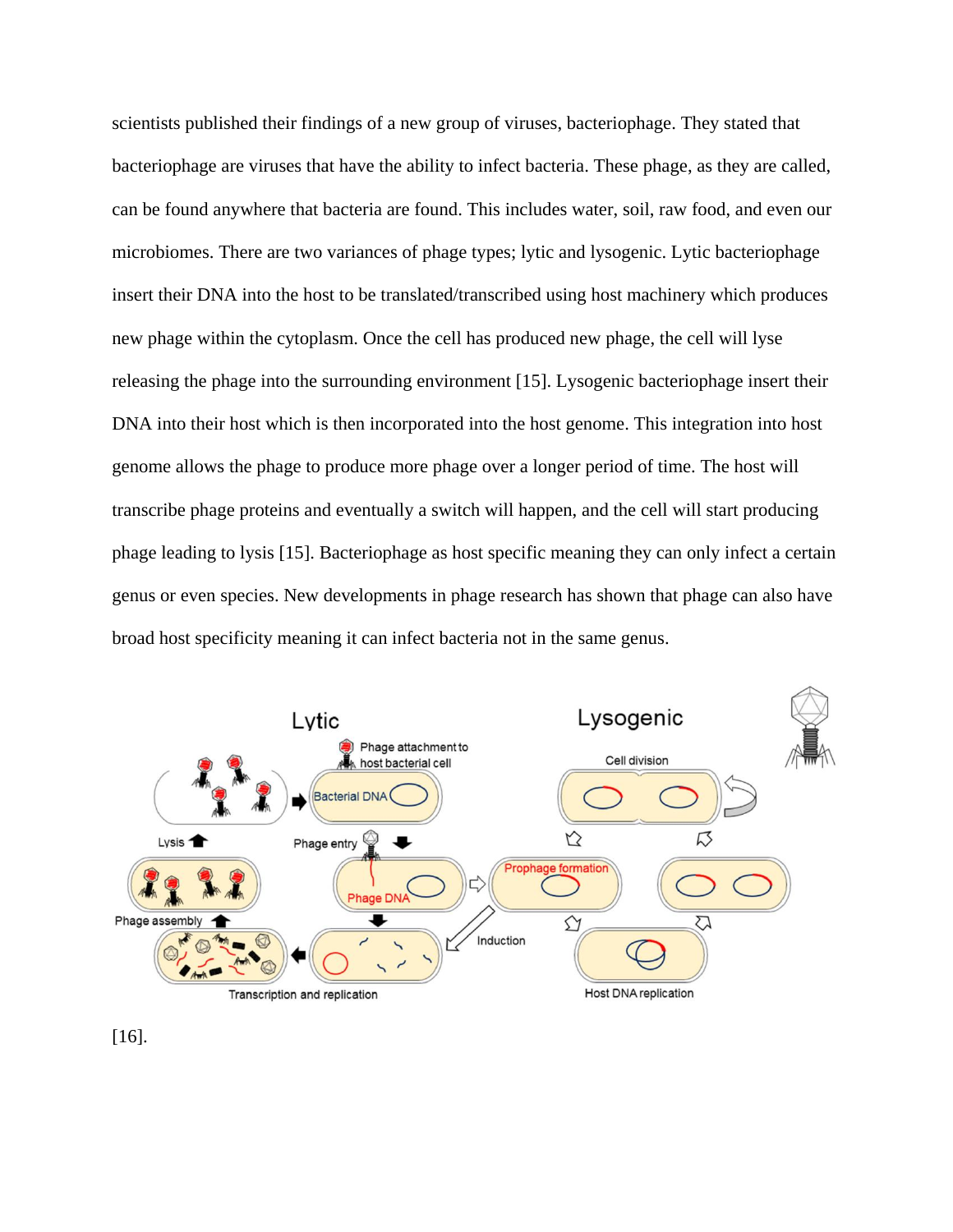### **Reasoning**

The aim of this creative project was to determine is novel *Salmonella* phage isolated from raw dairy milk can be used as a biological control of *Salmonella enterica* and *S1* in artificially contaminated 1%, pasteurized milk. We hypothesize that the novel bacteriophage isolated from raw diary milk will infect *S1* more efficiently than *Salmonella enterica*. Since S1 was isolated from raw dairy milk, it is rationalized that the bacteriophage coming from a similar environment would infect a bacteria obtained from the same environment more efficiently than a lab bought/grown sample.

#### **Materials and Methods**

#### *Collection of raw samples*

The investigation began by obtaining raw milk and soil samples from Al Wright Farms in Muncie, IN. The raw milk was obtained from randomly selected cows from the farm. The cows came in 6 at a time and are stationed at different milking stations around the room. Each cow was assigned one number from the random numbers table. These number were then sorted from highest to lowest. The cows with the lowest and highest number were selected for our samples. Raw milk was obtained from cows by the workers using a sterile 4-ounce specimen collection cup provided by the lab. These samples were kept on ice until arrival at the lab to avoid cross contamination. Soil samples were obtained from three spots at the farm: by the feeding troths, water troth, and milk collection room. The soil was placed in a 4-ounce specimen collection cup and stored on ice until arrival at the lab. The samples were placed in a -20°C freezer box until needed.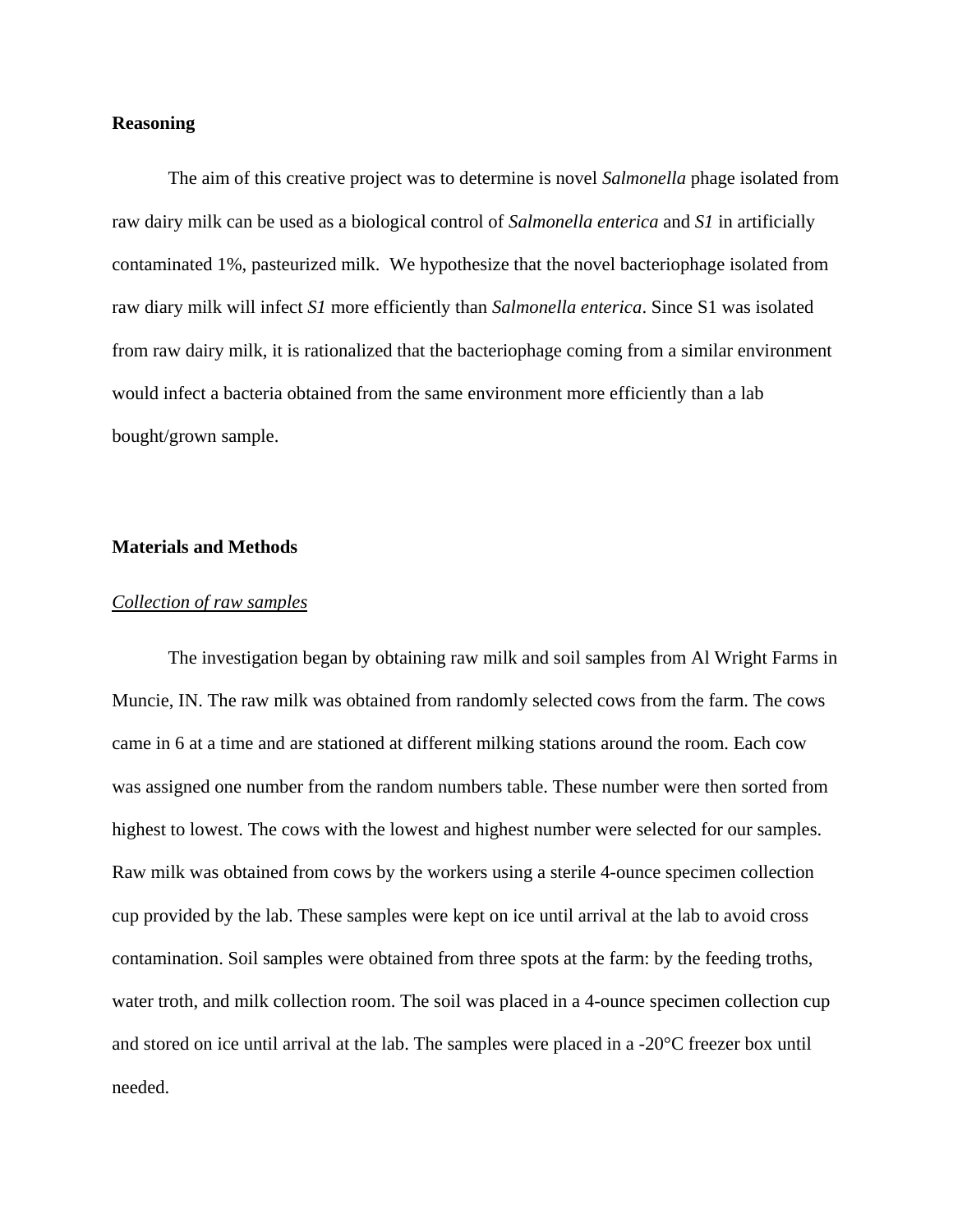### *Isolation and Enrichment of Salmonella phage*

*Salmonella enterica* and *S1* was subcultured every 48 hours at 37°C in 8.0 mL of TSB. After 48 hours,  $100 \mu L$  of culture and 2.0 mL was added to a new tube of 8.0 mL TSB. This sample was incubate overnight (20-22 hours) at 37°C. The next day, aliquots were made of 1 mL suspension into 1.5 mL centrifuge tubes. Centrifuge these tubes at 10,600 rpm for 15 minutes to pellet any unwanted material. Eluate were dispensed into a filter syringe (0.2µm filter) and filtered into a clean 1.5 mL centrifuge tube. Centrifuge these tubes at 10,600 rpm for 10 minutes. 100µL of the eluate will be mixed with 100µL of new culture. Incubate for 3 hours at 37°C. The sample were poured into TSA top agar and poured into already poured TSA plates and incubated for 24 hours at 37°C. Plates were assessed for plaque formation and stored at 4°C until needed.

To enrich the phage plaques, 8.0 mL TSB was inoculated with *S. enterica* or *S1*. One tube was made for every plaque formed. Incubated these tubes for 24 hours at 37°C. After 24 hours, using sterilized dissecting needles and forceps, cut around the plaque and add it to a 1.5 mL centrifuge tube. Add  $50\mu$ L of 0.5M CaCl<sub>2</sub> to the same tube and mix until there are no solid chunks of agar. Add this mixture to the 8.0 mL TSB started above. Incubate for 24 hours at  $37^{\circ}$ C. The next day, TSA top agar tubes will be set up. To these tubes add 100 µL CaCl<sub>2</sub>, 500 µL overnight S. enterica, 500 µL overnight phage culture and mix by pipetting. Pour onto TSA and allow to solidify. Incubate for 24 hours at 37°C. Store at 4°C until needed.

### *Inoculation of milk with Salmonella and S1*

Pasteurized, 1% cow milk was obtained from a local grocery store. Samples of the milk were plated onto SSA agar to identify if *Salmonella spp*. are present in the milk. The milk was placed in autoclave safe containers to be autoclaved before use and then stored in a sterile flow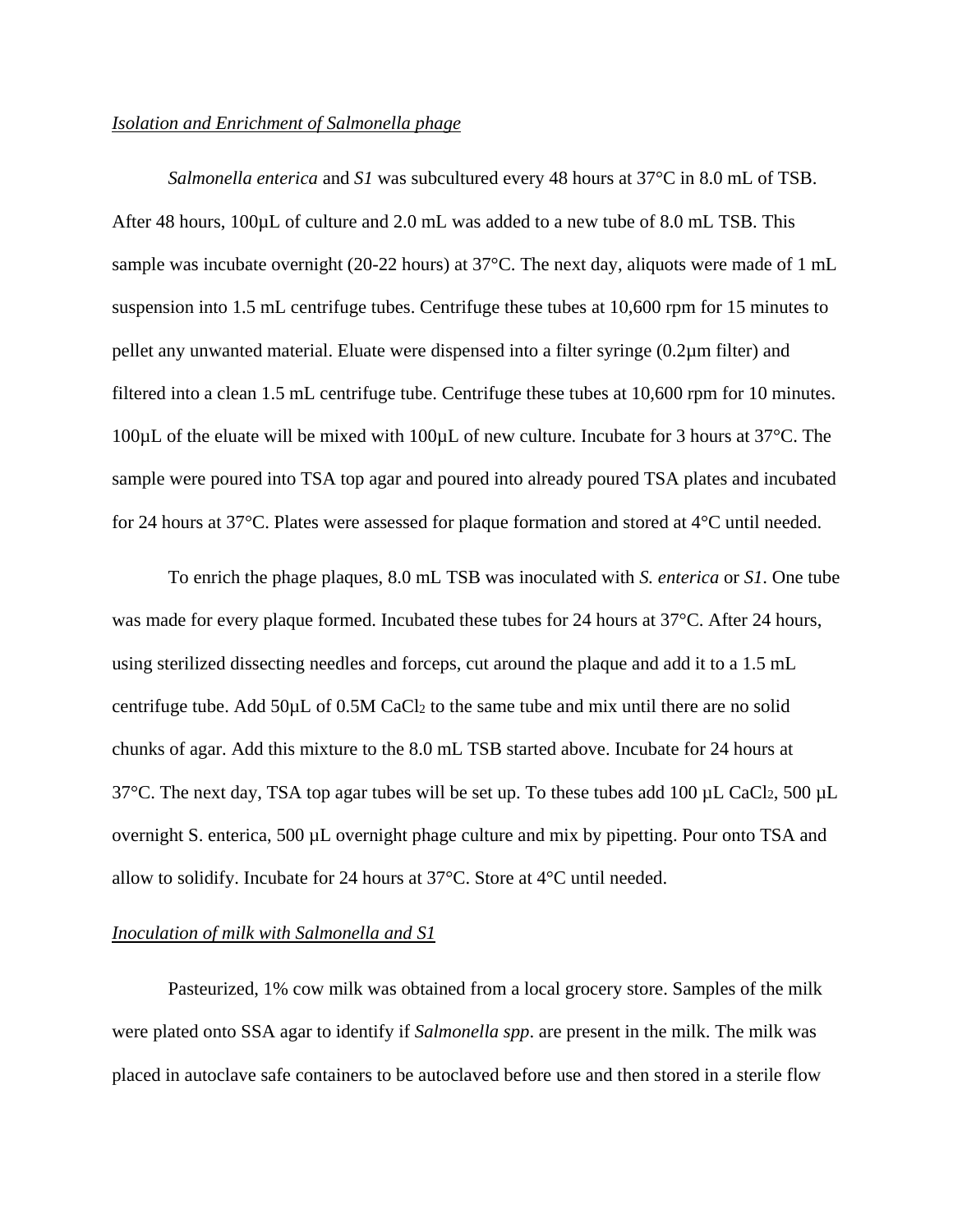hood until needed. *Salmonella enterica* and *S1* were inoculated into 8 mL of TSB and allowed to grow for 48 hours at  $37^{\circ}$ C. A 100 µL aliquot of the bacteria was added to 10 mL of sterile, 1% pasteurized milk at the densities of  $10^{-2}$ ,  $10^{-4}$ ,  $10^{-6}$ , and  $10^{-8}$ . Samples were stored at  $4^{\circ}$ C overnight to stimulate the storage environment of dairy milk.

### *Recovery of Salmonella and S1*

Recovery of *Salmonella* and *S1* occurred on non-selective media, specifically TSB. From the enriched milk, 1 mL was spread plated and incubated for 24 hours at 37°C. Overall growth was assessed and compared. Aliquots of the enriched milk were diluted then plated onto TSB. These were allowed to incubate for 24 hours at 37°C and cell colonies will be counted. After colonies have been counted, the plates were allowed to incubate for another 24 hours after which the colonies were counted again.

### **Contingency Plan**

For this study to work, bacteriophage are needed. One goal of this experiment is to isolate and identify a novel *Salmonella* bacteriophage. However, if isolation methods fail, then a bacteriophage supplied from ATCC would be obtained. Multiple isolation methods will be tested before outside phage is bought.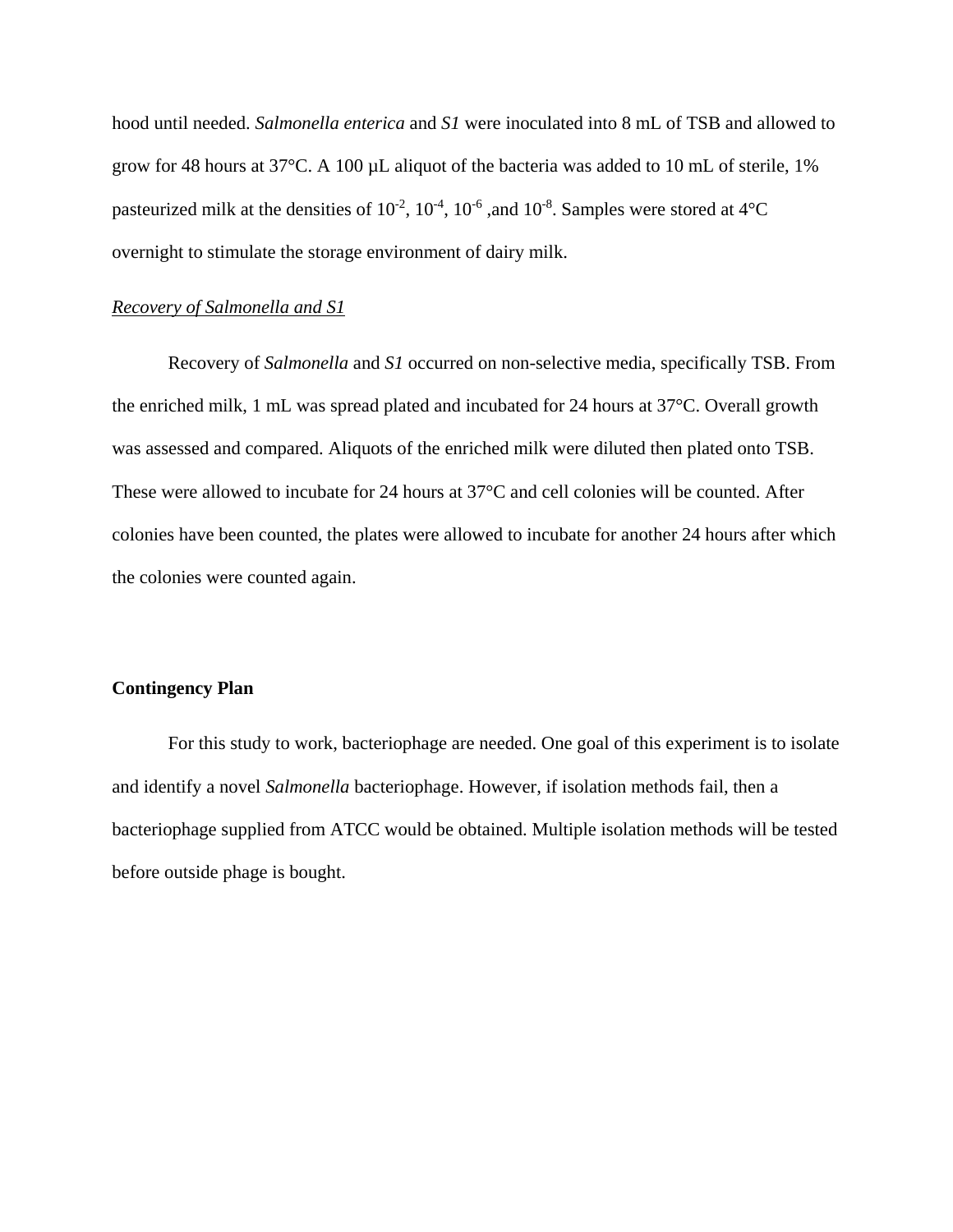#### **Future Directions**

#### Study 1: DNA extraction of novel bacteriophage

Rationale: Bacteriophage are one of the most abundant biological organism on the planet with an estimated  $10^{31}$  phage particles [17]. Although it is considered the most abundant, only 750 phage have been sequenced, from 12 different hosts. Bacteriophage are thought to carry the most diverse genetic composition in the biological community but only a small fraction have been studied. By extracting the novel phage DNA, we would be contributing to the larger inquiry into the unknown world of bacteriophage.

#### Study 2: DNA extraction of novel *S1*.

Rationale: *S1* was isolated from raw dairy milk. Through a screening process and multiple biological tests, we were able to conclude the unknown bacteria was from a *Salmonella spp*. We want to extract this unknown bacteria's DNA to identify the exact species and to assess it's genome for any known antibiotic resistance genes. It is known that in the natural environment, bacteria are able to pass resistance genes from one another, but we do not know exactly what genes they might be passing. By screening this novel genome, we have a better insight into what occurs naturally.

### **Acknowledgements**

I would like to thank Dr. John McKillip (Ball State University) for his support through my undergraduate and graduate studies. I couldn't have asked for a more hands-on, passionate, and caring mentor to help guide me through my career. I would also like to thank everyone in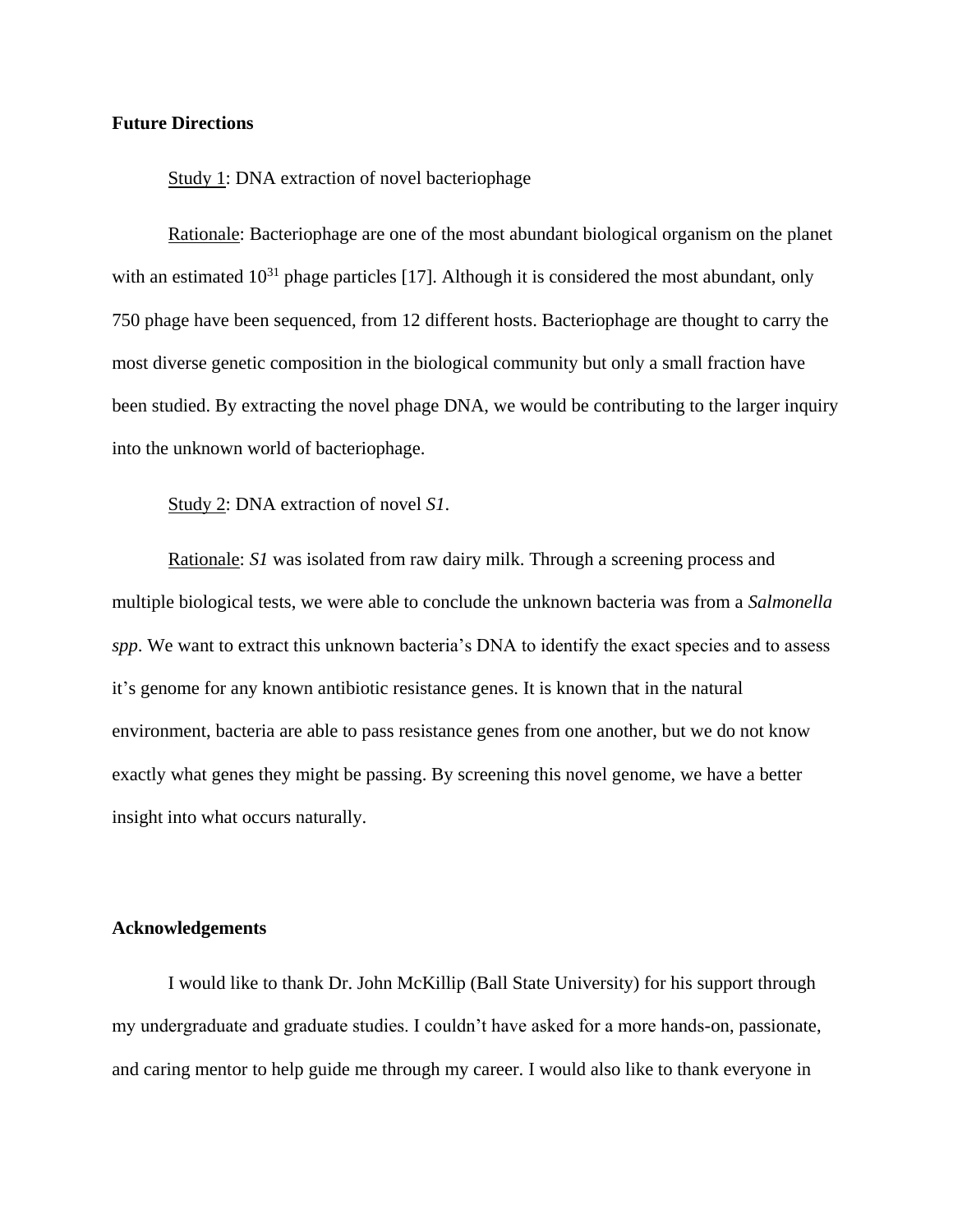our lab; Gabriella DeValeria, Airhenvbahihea Edionwe, Rachel Pittsley, et all. I would like to thank the two committee members who have been supportive throughout my journey as a graduate; Dr. Phillip Mixter (Washington State University) and Dr. Kristin Picardo (St. John Fisher College). I would like to thank Ball State University for giving me the opportunity to pursue laboratory research.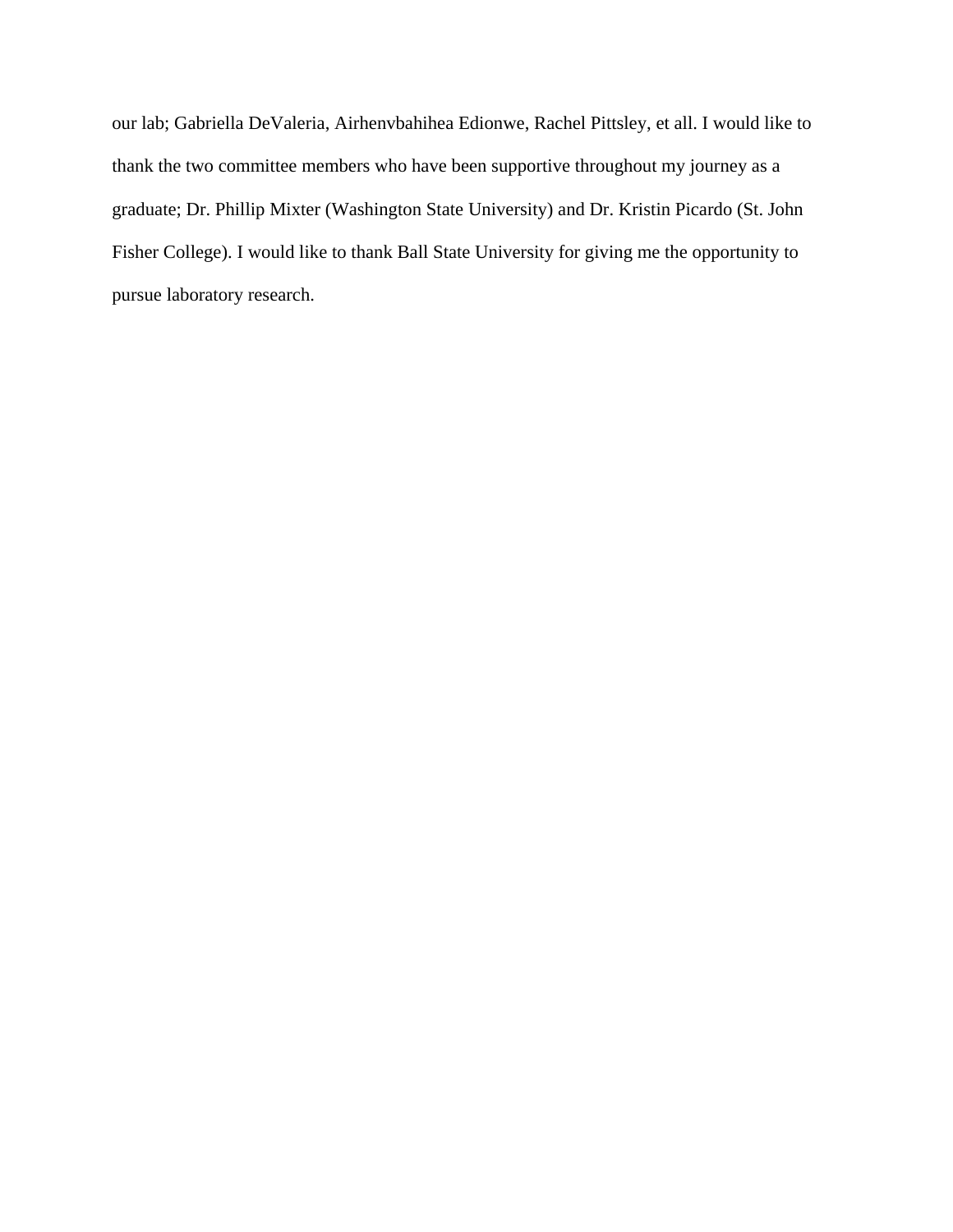### **References**

- 1. Gal-Mor, Ohad et al. "Same species, different diseases: how and why typhoidal and nontyphoidal Salmonella enterica serovars differ." Frontiers in microbiology vol. 5 391. 4 Aug. 2014, doi:10.3389/fmicb.2014.00391
- 2. Feasey, Nicholas A et al. "Invasive non-typhoidal salmonella disease: an emerging and neglected tropical disease in Africa." Lancet (London, England) vol. 379,9835 (2012): 2489-2499. doi:10.1016/S0140-6736(11)61752-2
- 3. Kisiela, Dagmara I et al. "Evolution of Salmonella enterica virulence via point mutations in the fimbrial adhesin." PLoS pathogens vol. 8,6 (2012): e1002733. doi:10.1371/journal.ppat.1002733
- 4. "Reptile-Associated Salmonellosis—Selected States, 1998–2002". Centers for Disease Control and Prevention. 12 December 2003. Archived from the original on 6 October 2011. Retrieved 9 October 2011.
- 5. Grade "A" Pasteurized Milk Ordinance. U.S. Department of Health and Human Services, 2015.
- 6. Food and Pesticides. United States Environmental Protection Agency, 2019, https://www.epa.gov/safepestcontrol/food-and-pesticides. Accessed 21 Oct. 2019.
- 7. Current Research, Technology and Education Topics in Applied Microbiology and Microbial Biotechnology, 2010. (2): p. 1096-1102.
- 8. NASDA (National Association of State Departments of Agriculture). 2011. July 19. NASDA releases raw milk survey. Press release. Accessed Sep. 8, 2016. [http://www.nasda.org/file.aspx?id=3916.](http://www.nasda.org/file.aspx?id=3916)
- 9. Mungai, E. A., C. B. Behravesh, and L. H. Gould. 2015. Increased outbreaks associated with nonpasteurized milk, United States, 2007–2012. Emerg. Infect. Dis. 21:119–122. <https://doi.org/10.3201/eid2101.140447>
- 10. Gerlach, R .G., and Hensel, M. (2007). Salmonella pathogenicity islands in host specificity, host pathogen-interactions and antibiotics resistance of Salmonellaenterica. Berliner Und Münchener Tierärztliche Wochenschrift120, 317–327
- 11. Ochman, H., Soncini, F.C., Solomon, F., and Groisman, E.A. (1996). Identification of a pathogenicity island required for Salmonella survival in host cells. Proc. Natl. Acad. Sci. U.S.A. 93, 7800–7804.
- 12. Galán JE, Wolf-Watz H. Protein delivery into eukaryotic cells by type III secretion machines. Nature. 2006 Nov 30;444(7119):567-73. doi: 10.1038/nature05272. PMID: 17136086.
- 13. Watson, K.G., and Holden, D.W. (2010). Dynamics of growth and dissemination of Salmonellain vivo. Cell. Microbiol. 12, 1389-1397. [https://doi.org/10.1111/j.1462-](https://doi.org/10.1111/j.1462-5822.2010.01511.x) [5822.2010.01511.x](https://doi.org/10.1111/j.1462-5822.2010.01511.x)
- 14. DuPont, H.L (2007). The Growing Threat of Foodborne Bacterial Enteropathogens of Animal Origins. Food Safety. 2007 Nov 15, 1353-1361.
- 15. Reuter, M and Kruger, D.H. Approaches to optimize therapeutic bacteriophage and bacteriophage-derived products to combat bacterial infections. Springer, 2019 May 28; 56:136-149.
- 16. Batinovic, Steven and Wassef, Flavia and Knowler, Sarah A. and Rice, Daniel T.F. and Stanton, Cassandra R. and Rose, Jayson and Tucci, Joseph and Nittami, Tadashi and Vinh, Antony and Drummond, Grant R. and Sobey, Christopher G. and Chan, Hiu Tat